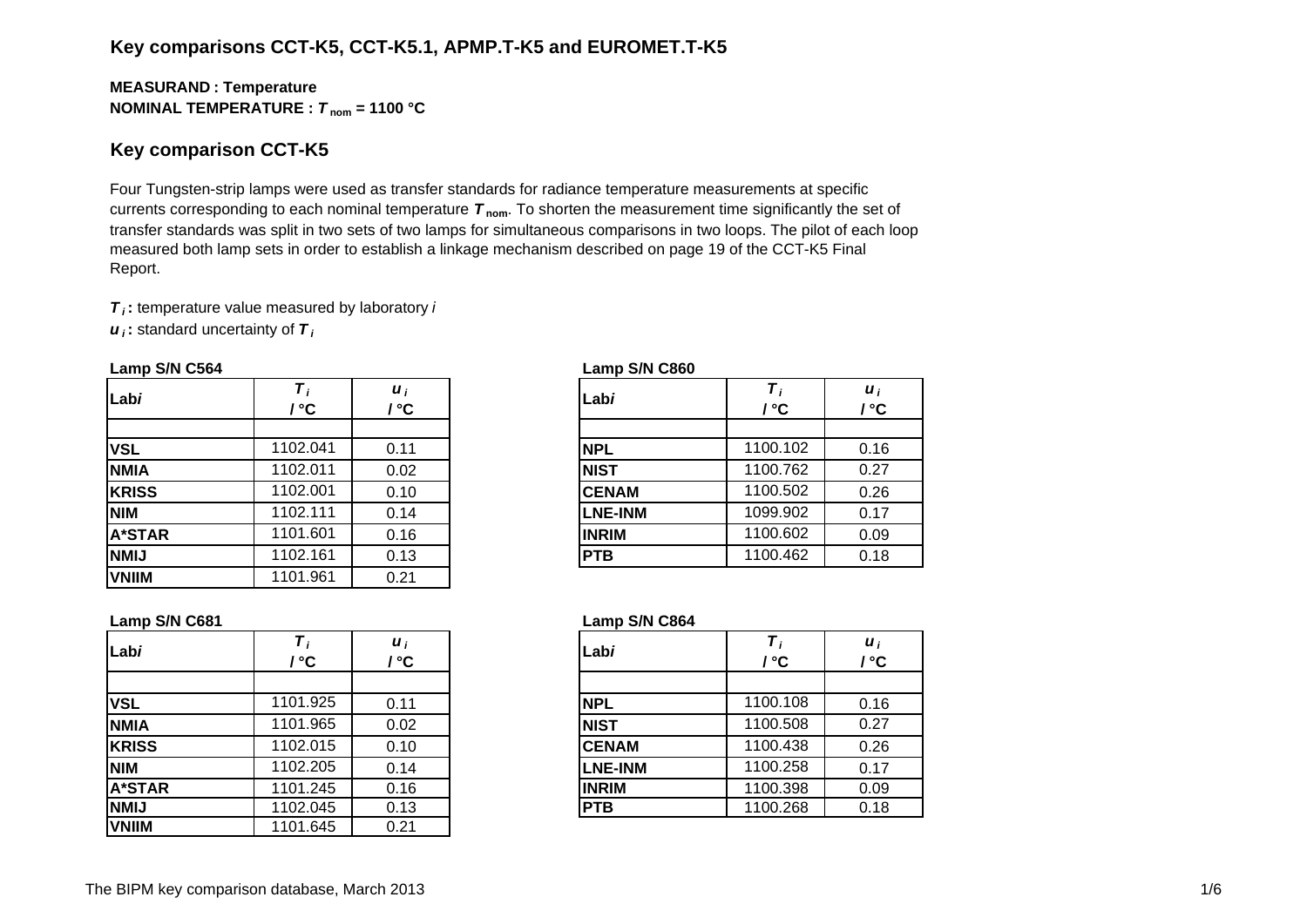# **Key comparison CCT-K5.1**

### **This is a bilateral comparison between the PTB and the NRC.**

**T<sub>NRC</sub>**: temperature value measured at the NRC  $u_{\text{NRC}}$ : standard uncertainty of  $\tau_{\text{NRC}}$ 

 $u_{\text{NRC}} = 0.24 \text{ °C}$ 

**Lamp C598** *T***<sub>NRC</sub> = 1100.34 °C Lamp 644C**  $T_{NRC}$  = 1100.40 °C  $U_{NRC} = 0.24 °C$ 

# **Key comparison APMP.T-K5**

Laboratory individual measurements of APMP.T-K5 participants are given in Appendix B of the APMP.T-K5 Final Report both in tabulated and in graphical forms. There were taken between 1997 and 2000.

# **Key comparison EUROMET.T-K5**

This comparison involved eight participants and was carried out from October 1999 to February 2001. The two transfer standards were Lamp S/N C564 and Lamp S/N C681 already used in CCT-K5. The individual laboratory measurements and their uncertainties are given in Tables 5 to 11 of the EUROMET.T-K5 Final Report.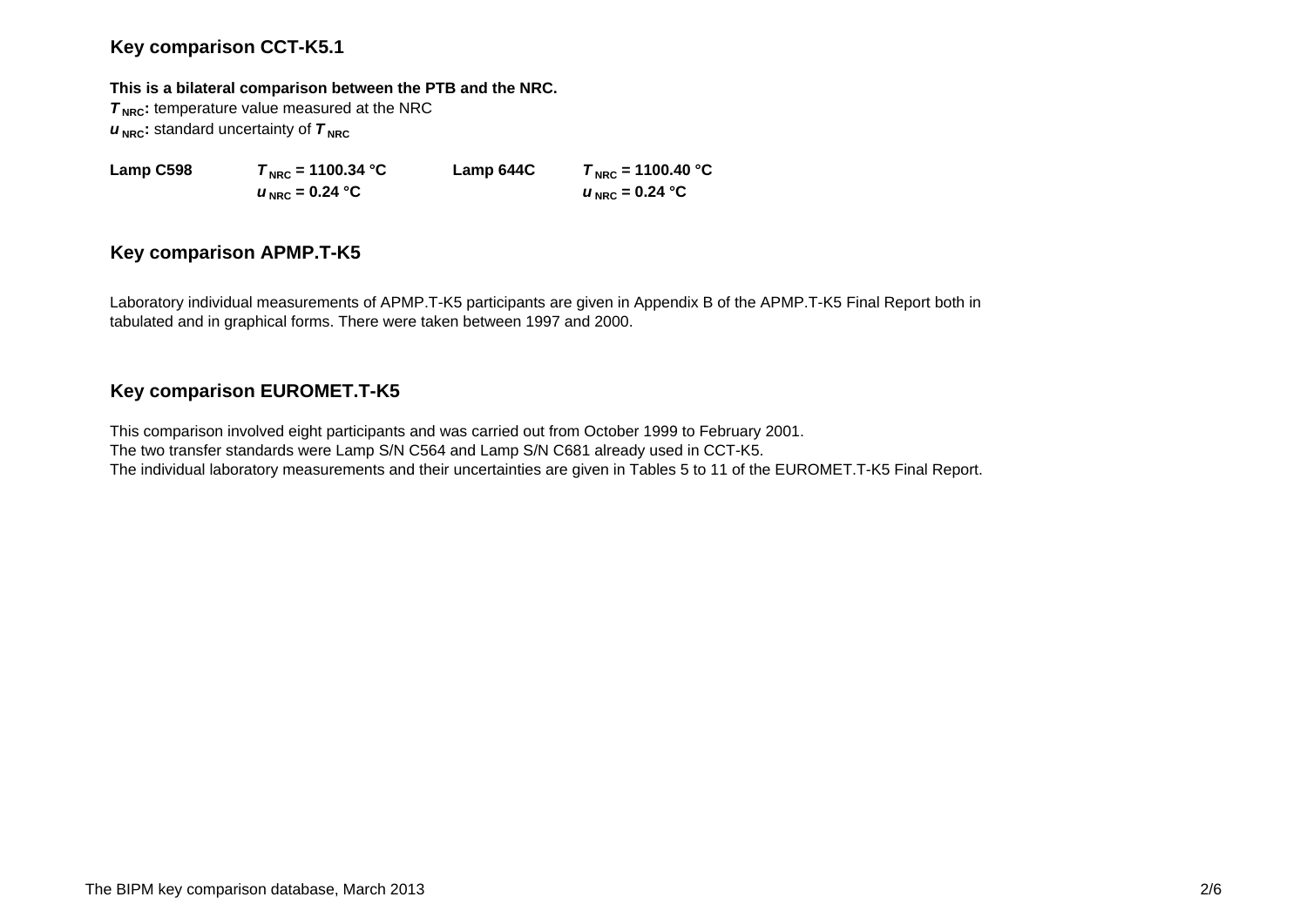# **Key comparisons CCT-K5, CCT-K5.1, APMP.T-K5 and EUROMET.T-K5**

**Key comparison CCT-K5**

**MEASURAN D : Temperature NOMINAL TEMPERATURE :**  *T* **nom = 1100 °C**

The key comparison reference value  $\bm{\tau}_{\mathsf{R}}$  for each nominal temperature  $\bm{\tau}_{\mathsf{nom}}$  and each lamp  $\bm{k}$  is calculated on the basis of the median of measured radiance temperatures  $\bm{\tau}_i$ (*k, T*  $_{\rm nom}$ ). Its standard uncertainty,  $\bm{u}(\bm{\tau}_{{\sf R}})$ , is obtained as the standard uncertainty of the median.

| Lamp | $T_R$ / $\degree$ C | $u(T_R)$ / $^{\circ}$ C |
|------|---------------------|-------------------------|
| C564 | 1102.110            | 0.103                   |
| C681 | 1101.890            | 0.041                   |
| C860 | 1100.450            | 0.115                   |
| C864 | 1100.350            | 0.084                   |

**For each temperature**  *T* **nom the degree of equivalence of laboratory** *i* **with respect to the key comparison reference value is given by a pair of terms:**   $D_i$  and its expanded uncertainty  $U_i$  (k = 2) both expressed in K. The computation of  $D_i$  and  $U_i$  is explained in the Addendum to the CCT-K5 Final **Report.**

**For each temperature**  *T* **nom the pair-wise degree of equivalence between laboratory** *i* **and** *j* **is given by two terms:***<sup>D</sup> ij* **and its expanded uncertainty**   $U_{ij}$  ( $k$  = 2).The computation of  $D_{ij}$  and  $U_{ij}$  is also explained in the Addendum of the CCT-K5 Final Report.

# **Linking key comparison CCT-K5.1 to CCT-K5**

**The linkage is made through the common participation of PTB in both key comparisons, and is detailed in the CCT-K5 and CCT-K5.1 Linkage Report.**

## **Linking key comparison APMP.T-K5 to CCT-K5**

**The linkage is made through the common participation of NMIJ, NIM, KRISS and NMIA in both key comparisons, and is detailed in the Addendum to the APMP.T-K5 Final Report.**

# **Linking key comparison EUROMET.T-K5 to CCT-K5**

The measurements of the EUROMET.T-K5 participants are directly linked to the key comparison reference value obtained in CCT-K5 as the protocols of the two key comparisons are identical and the transfer standards are the same (see in Chapter VII of the EUROMET.T-K5 Final Report).

Degrees of equivalence relative to the CCT-K5 key comparison reference values are computed for each of the transfer standards. Pair-wise degrees of equivalence inside EUROMET.T-K5 are available in the EUROMET.T-K5 Final Report (Tables 15 to 36).

The BIPM key comparison database, March 2013 3/6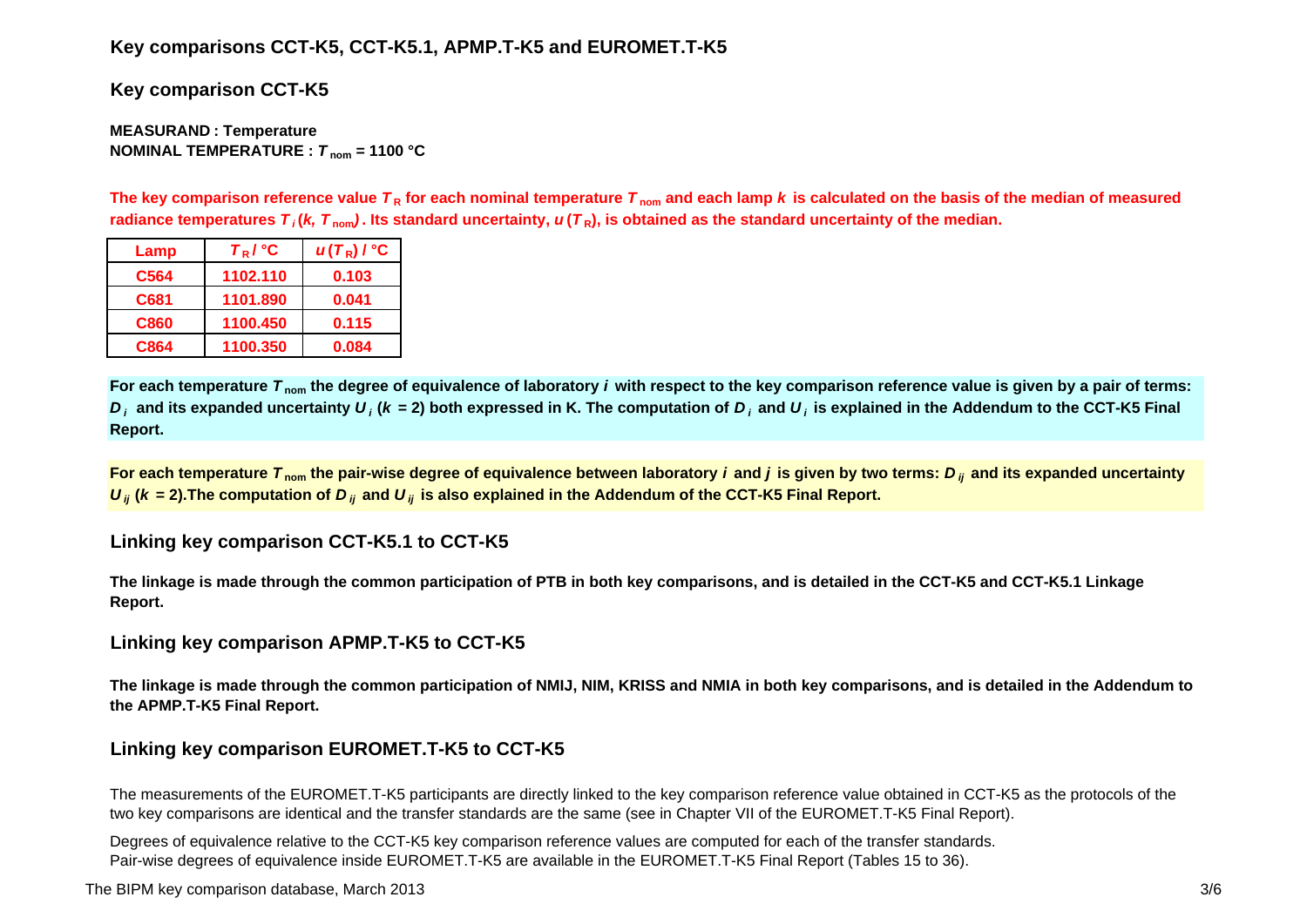# **Key comparisons CCT-K5, CCT-K5.1, APMP.T-K5 and EUROMET.T-K5**

### **MEASURAN D : Temperature NOMINAL TEMPERATURE :**  *T* **nom = 1100 °C**

**Degrees of equivalence relative to the CCT-K5 key comparison reference value**

| Labi            |                  |                       |              |
|-----------------|------------------|-----------------------|--------------|
|                 | $\overline{D}_I$ | $\overline{\bm{U}_i}$ |              |
|                 |                  | / K                   |              |
| <b>VSL</b>      | $-0.017$         | 0.250                 | <b>CEM</b>   |
| <b>NPL</b>      | $-0.295$         | 0.342                 | IPQ          |
| <b>NMIA</b>     | $-0.012$         | 0.145                 | UME          |
| <b>KRISS</b>    | 0.008            | 0.255                 | <b>MKEH</b>  |
| <b>NIM</b>      | 0.158            | 0.339                 | <b>SMU</b>   |
| <b>A*STAR</b>   | $-0.577$         | 0.345                 | <b>SP</b>    |
| <b>NMIJ</b>     | 0.103            | 0.287                 | <b>IIKES</b> |
| <b>VNIIM</b>    | $-0.197$         | 0.437                 | <b>VSL</b>   |
| <b>NIST</b>     | 0.235            | 0.556                 |              |
| <b>CENAM</b>    | 0.070            | 0.531                 |              |
| <b>LNE-INM</b>  | $-0.320$         | 0.424                 |              |
| <b>INRIM</b>    | 0.100            | 0.216                 |              |
| <b>PTB</b>      | $-0.035$         | 0.211                 |              |
| <b>NRC</b>      | 0.000            | 0.637                 |              |
| <b>CMS/ITRI</b> | 0.18             | 1.45                  |              |

**Lamp S/N C564 Lamp S/N C681**

|                                          | $D_i$    | $\boldsymbol{U}_i$ |              | $\bm{D}_i$ | $\boldsymbol{U}_i$ |              | $\bm{D}$ | $\boldsymbol{U}_i$ |
|------------------------------------------|----------|--------------------|--------------|------------|--------------------|--------------|----------|--------------------|
|                                          | / K      |                    |              | /K         |                    |              | /K       |                    |
|                                          | $-0.017$ | 0.250              | <b>CEM</b>   | 0.04       | 0.33               | <b>CEM</b>   | 0.06     | 0.25               |
|                                          | $-0.295$ | 0.342              | <b>IPQ</b>   | 0.02       | 0.75               | <b>IPQ</b>   | $-0.17$  | 0.76               |
| А                                        | $-0.012$ | 0.145              | <b>UME</b>   | $-1.39$    | 0.41               | <b>UME</b>   | $-1.49$  | 0.39               |
| $\overline{\text{s}}\overline{\text{s}}$ | 0.008    | 0.255              | <b>MKEH</b>  | $-0.90$    | 1.77               | <b>MKEH</b>  | $-0.95$  | 1.82               |
|                                          | 0.158    | 0.339              | <b>SMU</b>   | $-1.24$    | 0.41               | <b>SMU</b>   | $-0.92$  | 0.37               |
| TAR                                      | $-0.577$ | 0.345              | <b>SP</b>    | $-0.57$    | 0.84               | <b>SP</b>    | $-0.59$  | 0.82               |
|                                          | 0.103    | 0.287              | <b>MIKES</b> | $-0.46$    | 1.12               | <b>MIKES</b> | $-0.44$  | 0.98               |
| M                                        | $-0.197$ | 0.437              | <b>VSL</b>   | 0.11       | 0.30               | <b>VSL</b>   | $-0.04$  | 0.23               |
|                                          | ----     | $\sim$ $ \sim$     |              |            |                    |              |          |                    |

|    | D,      | U,   |              | D       | $\boldsymbol{U}_i$ |
|----|---------|------|--------------|---------|--------------------|
|    |         | / K  |              |         | / K                |
|    | 0.04    | 0.33 | <b>CEM</b>   | 0.06    | 0.25               |
|    | 0.02    | 0.75 | <b>IPQ</b>   | $-0.17$ | 0.76               |
|    | $-1.39$ | 0.41 | <b>UME</b>   | $-1.49$ | 0.39               |
| Н  | $-0.90$ | 1.77 | <b>MKEH</b>  | $-0.95$ | 1.82               |
|    | $-1.24$ | 0.41 | <b>SMU</b>   | $-0.92$ | 0.37               |
|    | $-0.57$ | 0.84 | <b>SP</b>    | $-0.59$ | 0.82               |
| ΞŚ | $-0.46$ | 1.12 | <b>MIKES</b> | $-0.44$ | 0.98               |
|    | 0.11    | 0.30 | <b>VSL</b>   | $-0.04$ | 0.23               |

**Black: participants in CCT-K5**

**Green: participant in CCT-K5.1**

**Blue: participant in APMP.T-K5**

**Oran g e: participants in EUROMET.T-K5 (measurements with Lamp S/N C564) Gre y: participants in EUROMET.T-K5 (measurements with Lamp S/N C681)**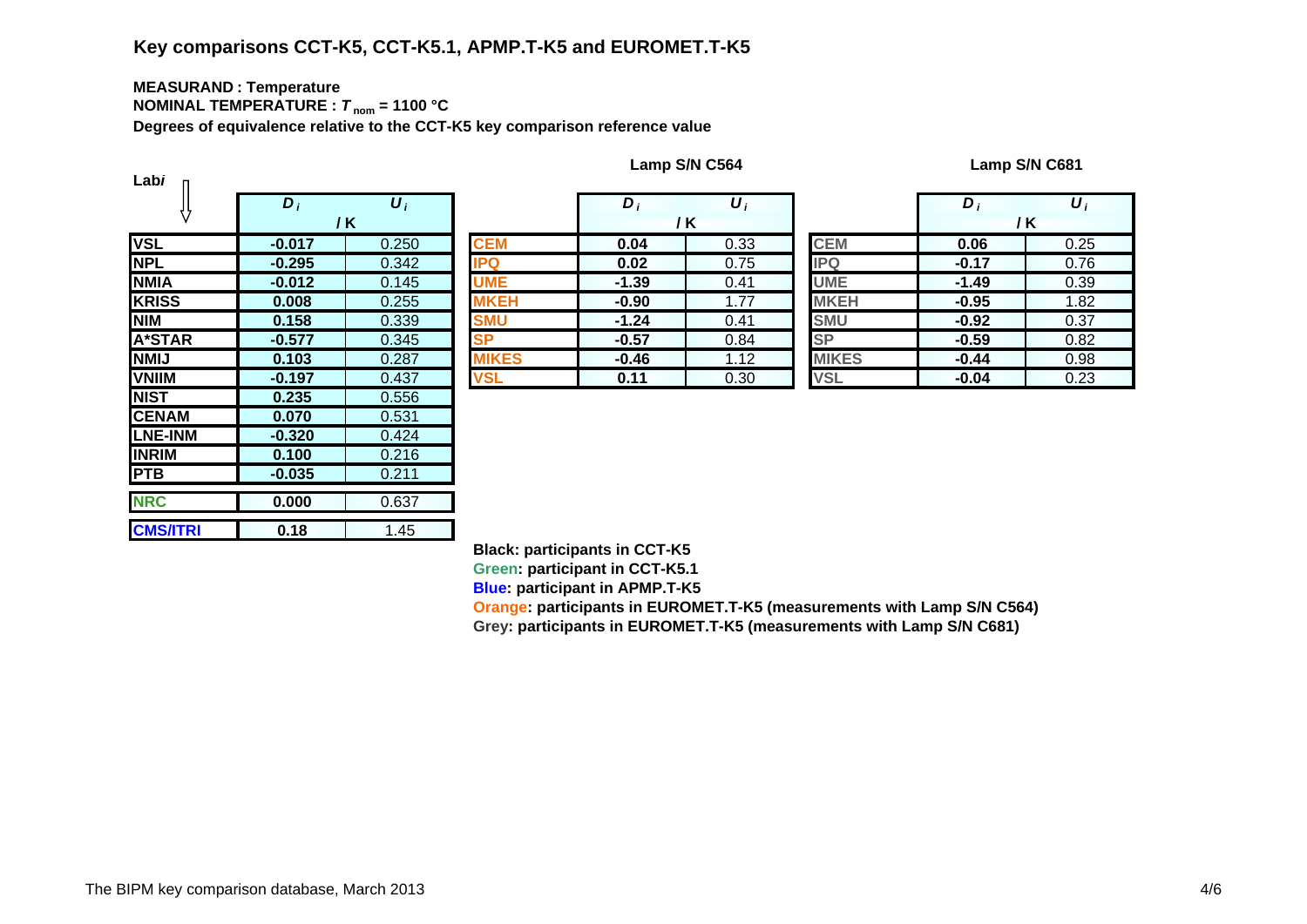## **Key comparisons CCT-K5 and CCT-K5.1 MEASURAND**

**Lab***j*

## **NOMINAL TEMPERATURE :**  $T_{\text{nom}} = 1100 \text{ °C}$

**Matrix of equivalence Pair-wise degrees of equivalence involving APMP.T-K5 participants are not computed.**

|                |                   |                    | Lab <i>j</i> | $\implies$              |                     |                       |                |                       |              |                       |                  |                       |          |                       |                       |                       |              |                       |
|----------------|-------------------|--------------------|--------------|-------------------------|---------------------|-----------------------|----------------|-----------------------|--------------|-----------------------|------------------|-----------------------|----------|-----------------------|-----------------------|-----------------------|--------------|-----------------------|
| Labi           |                   |                    |              | VSL                     |                     | <b>NPL</b>            |                | <b>NMIA</b>           | <b>KRISS</b> |                       | <b>NIM</b>       |                       |          | <b>A*STAR</b>         | <b>NMIJ</b>           |                       | <b>VNIIM</b> |                       |
|                | $D_i$             | $\boldsymbol{U}_i$ | $D_{ij}$     | $\boldsymbol{U}_{ij}$   | $\overline{D}_{ij}$ | $U_{ii}$              | $D_{ij}$       | $\boldsymbol{U}_{ii}$ | $D_{ij}$     | $\boldsymbol{U}_{ii}$ | $D_{ii}$         | $\boldsymbol{U}_{ij}$ | $D_{ii}$ | $\boldsymbol{U}_{ii}$ | $D_{ij}$              | $\boldsymbol{U}_{ii}$ | $D_{ij}$     | $\boldsymbol{U}_{ii}$ |
|                | / K               |                    |              | 7 K                     |                     | / K<br>/ K            |                |                       | / K          | / K                   |                  |                       | 7 K      | / K                   |                       | / K                   |              |                       |
| <b>VSL</b>     | $-0.017$          | 0.250              |              |                         | 0.278               | 0.412                 | $-0.005$       | 0.227                 | $-0.025$     | 0.304                 | $-0.175$         | 0.371                 | 0.560    | 0.406                 | $-0.120$              | 0.341                 | 0.180        | 0.484                 |
| <b>NPL</b>     | $-0.295$          | 0.342              | $-0.278$     | 0.412                   |                     |                       | $-0.283$       | 0.353                 | $-0.303$     | 0.406                 | $-0.453$         | 0.455                 | 0.282    | 0.474                 | $-0.398$              | 0.435                 | $-0.098$     | 0.546                 |
| <b>NMIA</b>    | $-0.012$          | 0.145              | 0.005        | 0.227                   | 0.283               | 0.353                 |                |                       | $-0.020$     | 0.206                 | $-0.170$         | 0.292                 | 0.565    | 0.357                 | $-0.115$              | 0.265                 | 0.185        | 0.443                 |
| <b>KRISS</b>   | 0.008             | 0.255              | 0.025        | 0.304                   | 0.303               | 0.406                 | 0.020          | 0.206                 |              |                       | $-0.150$         | 0.346                 | 0.585    | 0.420                 | $-0.095$              | 0.334                 | 0.205        | 0.493                 |
| <b>NIM</b>     | 0.158             | 0.339              | 0.175        | 0.37'                   | 0.453               | 0.455                 | 0.170          | 0.292                 | 0.150        | 0.346                 |                  |                       | 0.735    | 0.481                 | 0.055                 | 0.396                 | 0.355        | 0.545                 |
| <b>A*STAR</b>  | $-0.577$          | 0.345              | $-0.560$     | 0.406                   | $-0.282$            | 0.474                 | $-0.565$       | 0.357                 | $-0.585$     | 0.420                 | $-0.735$         | 0.481                 |          |                       | $-0.680$              | 0.429                 | $-0.380$     | 0.528                 |
| <b>NMIJ</b>    | 0.103             | 0.287              | 0.120        | 0.341                   | 0.398               | 0.435                 | 0.115          | 0.265                 | 0.095        | 0.334                 | $-0.055$         | 0.396                 | 0.680    | 0.429                 |                       |                       | 0.300        | 0.504                 |
| <b>VNIIM</b>   | $-0.197$          | 0.437              | $-0.180$     | 0.484                   | 0.098               | 0.546                 | $-0.185$       | 0.443                 | $-0.205$     | 0.493                 | $-0.355$         | 0.545                 | 0.380    | 0.528                 | $-0.300$              | 0.504                 |              |                       |
| <b>NIST</b>    | 0.235             | 0.556              | 0.252        | 0.600                   | 0.530               | 0.641                 | 0.247          | 0.561                 | 0.227        | 0.595                 | 0.077            | 0.630                 | 0.812    | 0.644                 | 0.132                 | 0.615                 | 0.432        | 0.698                 |
| <b>CENAM</b>   | 0.070             | 0.531              | 0.087        | 0.581                   | 0.365               | 0.612                 | 0.082          | 0.540                 | 0.062        | 0.576                 | $-0.088$         | 0.612                 | 0.647    | 0.625                 | $-0.033$              | 0.597                 | 0.267        | 0.682                 |
| <b>LNE-INM</b> | $-0.320$          | 0.424              | $-0.303$     | 0.447                   | $-0.025$            | 0.499                 | $-0.308$       | 0.392                 | $-0.328$     | 0.442                 | $-0.478$         | 0.486                 | 0.257    | 0.504                 | $-0.423$              | 0.468                 | $-0.123$     | 0.572                 |
| <b>INRIM</b>   | 0.100             | 0.216              | 0.117        | 0.316                   | 0.395               | 0.382                 | 0.112          | 0.233                 | 0.092        | 0.308                 | $-0.058$         | 0.370                 | 0.677    | 0.393                 | $-0.003$              | 0.345                 | 0.297        | 0.477                 |
| <b>PTB</b>     | $-0.035$          | 0.211              | $-0.018$     | 0.444                   | 0.260               | 0.492                 | $-0.023$       | 0.389                 | $-0.043$     | 0.438                 | $-0.193$         | 0.483                 | 0.542    | 0.501                 | $-0.138$              | 0.465                 | 0.162        | 0.569                 |
|                |                   |                    |              |                         |                     |                       |                |                       |              |                       |                  |                       |          |                       |                       |                       |              |                       |
| <b>NRC</b>     | 0.000             | 0.637              | 0.017        | 0.684                   | 0.295               | 0.723                 | 0.012          | 0.653                 | $-0.008$     | 0.686                 | $-0.158$ $0.721$ |                       | 0.577    | 0.724                 | $-0.103$              | 0.698                 | 0.197        | 0.772                 |
|                |                   |                    | Labj         | $\Rightarrow$           |                     |                       |                |                       |              |                       |                  |                       |          |                       |                       |                       |              |                       |
| Labi           |                   |                    |              | <b>NIST</b>             | <b>CENAM</b>        |                       | <b>LNE-INM</b> |                       | <b>INRIM</b> |                       | <b>PTB</b>       |                       |          |                       | <b>NRC</b>            |                       |              |                       |
|                | $D_i$             | $\boldsymbol{U}_i$ | $D_{ij}$     | $\boldsymbol{U}_{ij}$   | $D_{ij}$            | $\boldsymbol{U}_{ij}$ | $D_{ij}$       | $\boldsymbol{U}_{ij}$ | $D_{ij}$     | $\boldsymbol{U}_{ij}$ | $D_{ij}$         | $\boldsymbol{U}_{ij}$ |          | $D_{ij}$              | $\boldsymbol{U}_{ij}$ |                       |              |                       |
|                | / K               |                    |              | / K                     | $/$ K               |                       |                | $/$ K                 | $/$ K        |                       | $/$ K            |                       |          |                       | /K                    |                       |              |                       |
| <b>VSL</b>     | $-0.017$          | 0.250              | $-0.252$     | 0.600                   | $-0.087$            | 0.581                 | 0.303          | 0.447                 | $-0.117$     | 0.316                 | 0.018            | 0.444                 |          | $-0.017$ $\parallel$  | 0.684                 |                       |              |                       |
| <b>NPL</b>     | $-0.295$          | 0.342              | $-0.530$     | 0.641                   | $-0.365$            | 0.612                 | 0.025          | 0.499                 | $-0.395$     | 0.382                 | $-0.260$         | 0.492                 |          |                       | $-0.295$ 0.723        |                       |              |                       |
| <b>NMIA</b>    | $-0.012$          | 0.145              | $-0.247$     | 0.561                   | $-0.082$            | 0.540                 | 0.308          | 0.392                 | $-0.112$     | 0.233                 | 0.023            | 0.389                 |          | $-0.012$              | 0.653                 |                       |              |                       |
| <b>KRISS</b>   | 0.008             | 0.255              | $-0.227$     | 0.595                   | $-0.062$            | 0.576                 | 0.328          | 0.442                 | $-0.092$     | 0.308                 | 0.043            | 0.438                 |          | 0.008                 | 0.686                 |                       |              |                       |
| <b>NIM</b>     | 0.158             | 0.339              | $-0.077$     | 0.630                   | 0.088               | 0.612                 | 0.478          | 0.486                 | 0.058        | 0.370                 | 0.193            | 0.483                 |          | 0.158                 | 0.721                 |                       |              |                       |
| <b>A*STAR</b>  | $-0.577$          | 0.345              | $-0.812$     | 0.644                   | $-0.647$            | 0.625                 | $-0.257$       | 0.504                 | $-0.677$     | 0.393                 | $-0.542$         | 0.501                 |          | $-0.577$              | 0.724                 |                       |              |                       |
| <b>NMIJ</b>    | 0.103             | 0.287              | $-0.132$     | 0.615                   | 0.033               | 0.597                 | 0.423          | 0.468                 | 0.003        | 0.345                 | 0.138            | 0.465                 |          | 0.103                 | 0.698                 |                       |              |                       |
| <b>VNIIM</b>   | $-0.197$          | 0.437              | $-0.432$     | 0.698                   | $-0.267$            | 0.682                 | 0.123          | 0.572                 | $-0.297$     | 0.477                 | $-0.162$         | 0.569                 |          | $-0.197$              | 0.772                 |                       |              |                       |
| <b>NIST</b>    | 0.235             | 0.556              |              |                         | 0.165               | 0.756                 | 0.555          | 0.707                 | 0.135        | 0.570                 | 0.270            | 0.650                 |          | 0.235                 | 0.845                 |                       |              |                       |
| <b>CENAM</b>   | 0.070             | 0.531              | $-0.165$     | 0.756                   |                     |                       | 0.390          | 0.656                 | $-0.030$     | 0.554                 | 0.105            | 0.635                 |          | 0.070                 | 0.829                 |                       |              |                       |
| <b>LNE-INM</b> | $-0.320$          | 0.424              | $-0.555$     | 0.707                   | $-0.390$            | 0.656                 |                |                       | $-0.420$     | 0.476                 | $-0.285$         | 0.566                 |          | $-0.320$              | 0.765                 |                       |              |                       |
| <b>INRIM</b>   |                   |                    |              |                         |                     |                       |                |                       |              |                       |                  |                       |          |                       |                       |                       |              |                       |
| <b>PTB</b>     | 0.100<br>$-0.035$ | 0.216<br>0.211     | $-0.135$     | 0.570<br>$-0.270$ 0.650 | 0.030<br>$-0.105$   | 0.554<br>0.635        | 0.420          | 0.476                 |              |                       | 0.135            | 0.402                 |          | 0.100<br>$-0.035$     | 0.672<br>0.671        |                       |              |                       |

**NRC 0.000** 0.637 0.637 **-0.235** 0.845 **-0.070** 0.829 **0.320** 0.765 **-0.100** 0.672 **0.035** 0.671